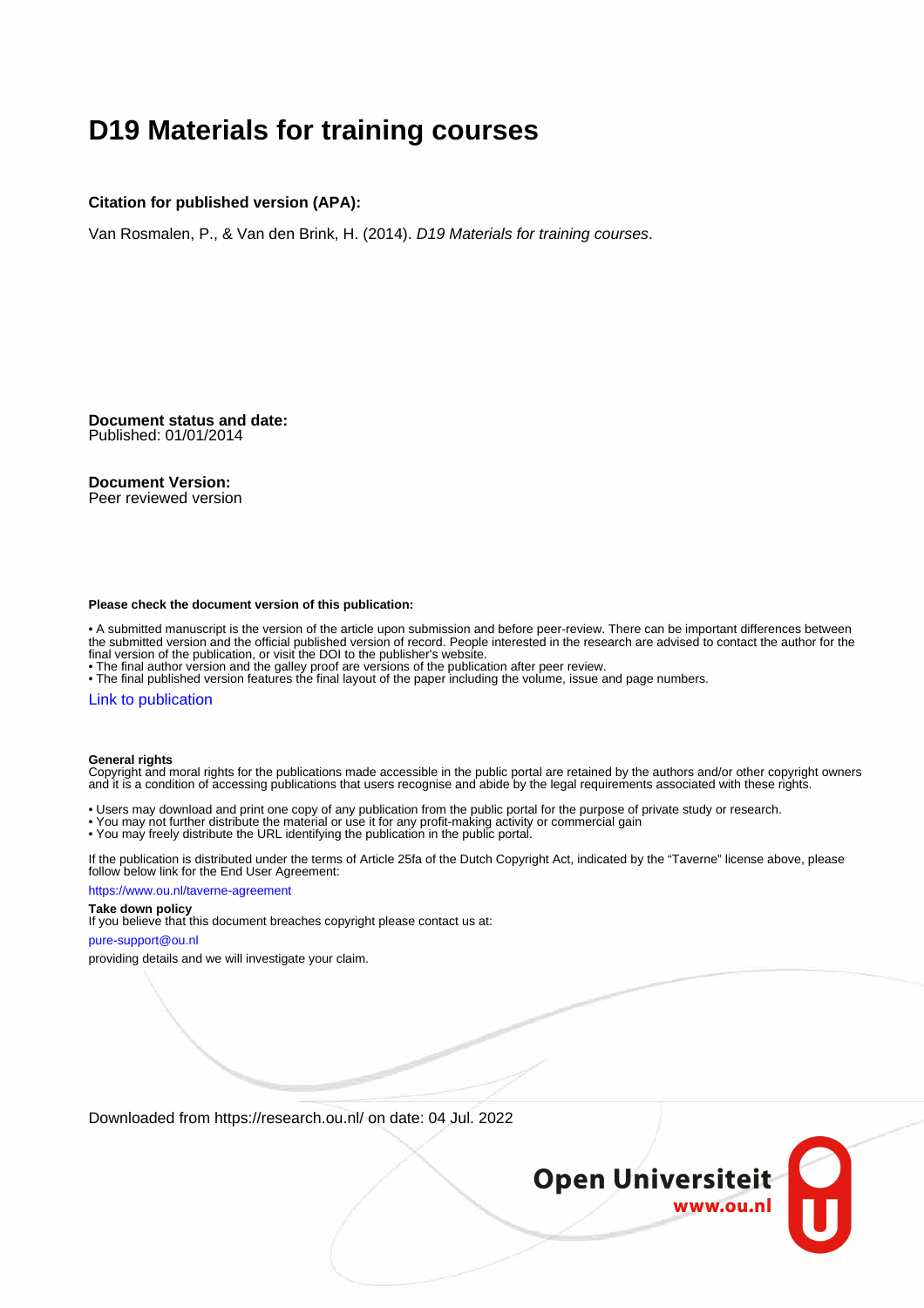



# Continuing/Higher Education in Research Methods Using Games

# **CHERMUG**

**Project Deliverable Report** 

| Deliverable nr                          | 19                                                                                                                                                                                                                             |                           |
|-----------------------------------------|--------------------------------------------------------------------------------------------------------------------------------------------------------------------------------------------------------------------------------|---------------------------|
| Name of Deliverable                     | Deliverable 19: Materials for training courses                                                                                                                                                                                 |                           |
| <b>Work Package</b>                     | WP4: Develop and run teacher training courses                                                                                                                                                                                  |                           |
| <b>Task</b>                             | Deliverable 19: Materials for training courses                                                                                                                                                                                 |                           |
| Date of delivery                        | <b>Contractual: 02-28-2014</b>                                                                                                                                                                                                 | <b>Actual: 31-01-2014</b> |
| Code name                               | Version: 0.0                                                                                                                                                                                                                   | Draft $\Box$ Final *      |
| <b>Type of deliverable</b>              | Service / Product                                                                                                                                                                                                              |                           |
| <b>Security</b><br>(distribution level) | PU                                                                                                                                                                                                                             |                           |
| <b>Contributors</b>                     | Peter van Rosmalen, Henk van den Brink                                                                                                                                                                                         |                           |
| <b>Authors (Partner)</b>                | <b>OUNL</b>                                                                                                                                                                                                                    |                           |
| <b>Contact Person</b>                   | Peter van Rosmalen                                                                                                                                                                                                             |                           |
| <b>WP/Task responsible</b>              | Madalina Manea                                                                                                                                                                                                                 |                           |
| <b>EC Project Officer</b>               | Emilia Venot                                                                                                                                                                                                                   |                           |
| <b>Abstract</b><br>(for dissemination)  | The 4 CHERMUG videos (Deliverable 19) provide guidance to<br>potential users of the games, such as research methods tutors,<br>about what the games are, why tutors might choose to use the<br>games and how to use the games. |                           |
| <b>Keywords List</b>                    | CHERMUG, Serious Games, Research Methods, Statistics,<br>qualitative, quantitative, videos                                                                                                                                     |                           |